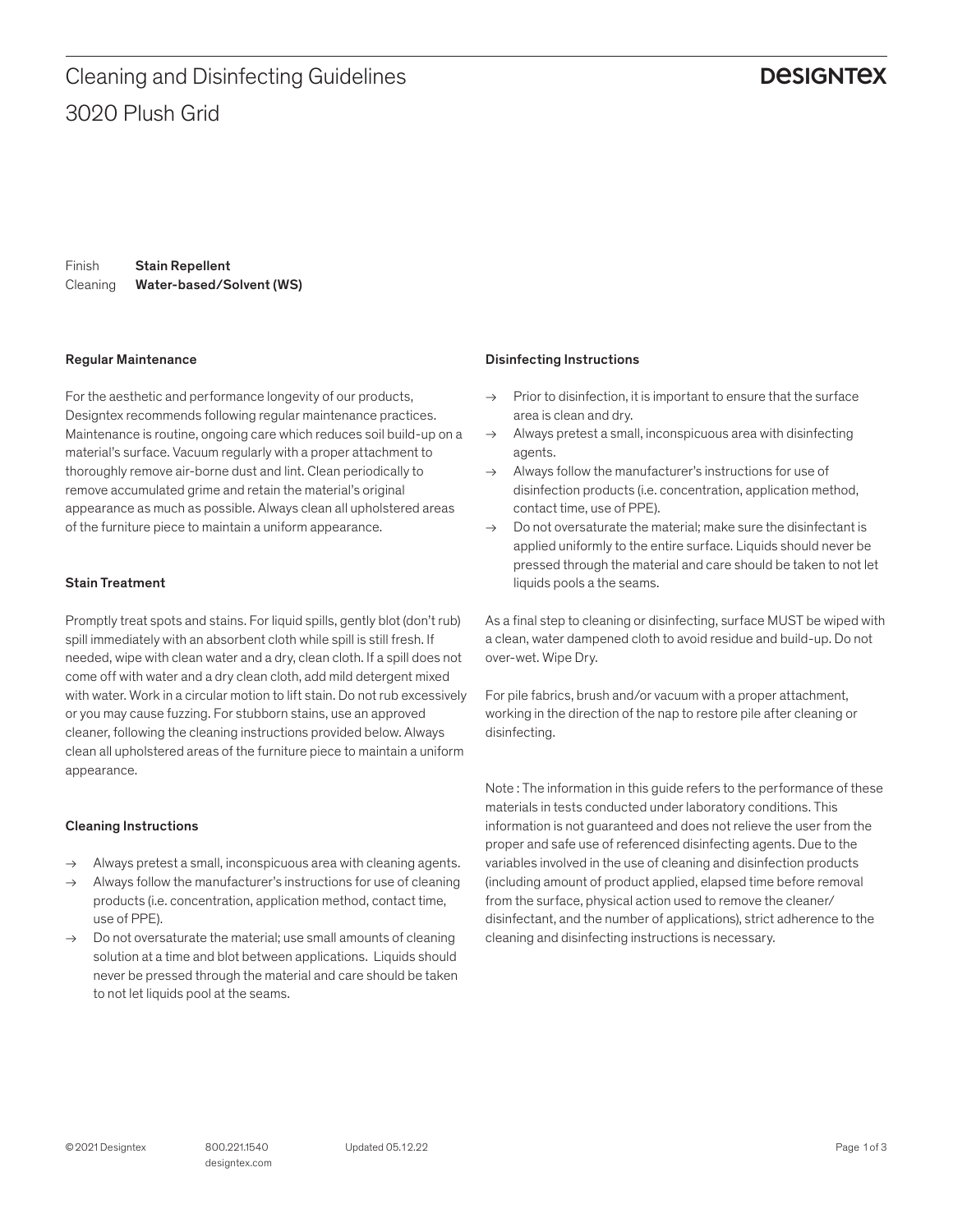# **DESIGNTEX**

#### Approved Disinfectants

Isopropyl Alcohol, 70% Lysol® All-Purpose Cleaner Lysol® Disinfectant Spray Lysol® Disinfecting Wipes (all scents) Oxivir® 1 Oxivir® 1 Wipes Oxivir® Tb Oxivir® Tb Wipes Sani-Cloth® AF3 Germicidal Disposable Wipe Super Sani-Cloth® Germicidal Disposable Wipe Virex® II 256

This list represents the most common disinfectants. For specific information on additional cleaners and disinfectants, please contact Product Services at productservices@designtex.com.